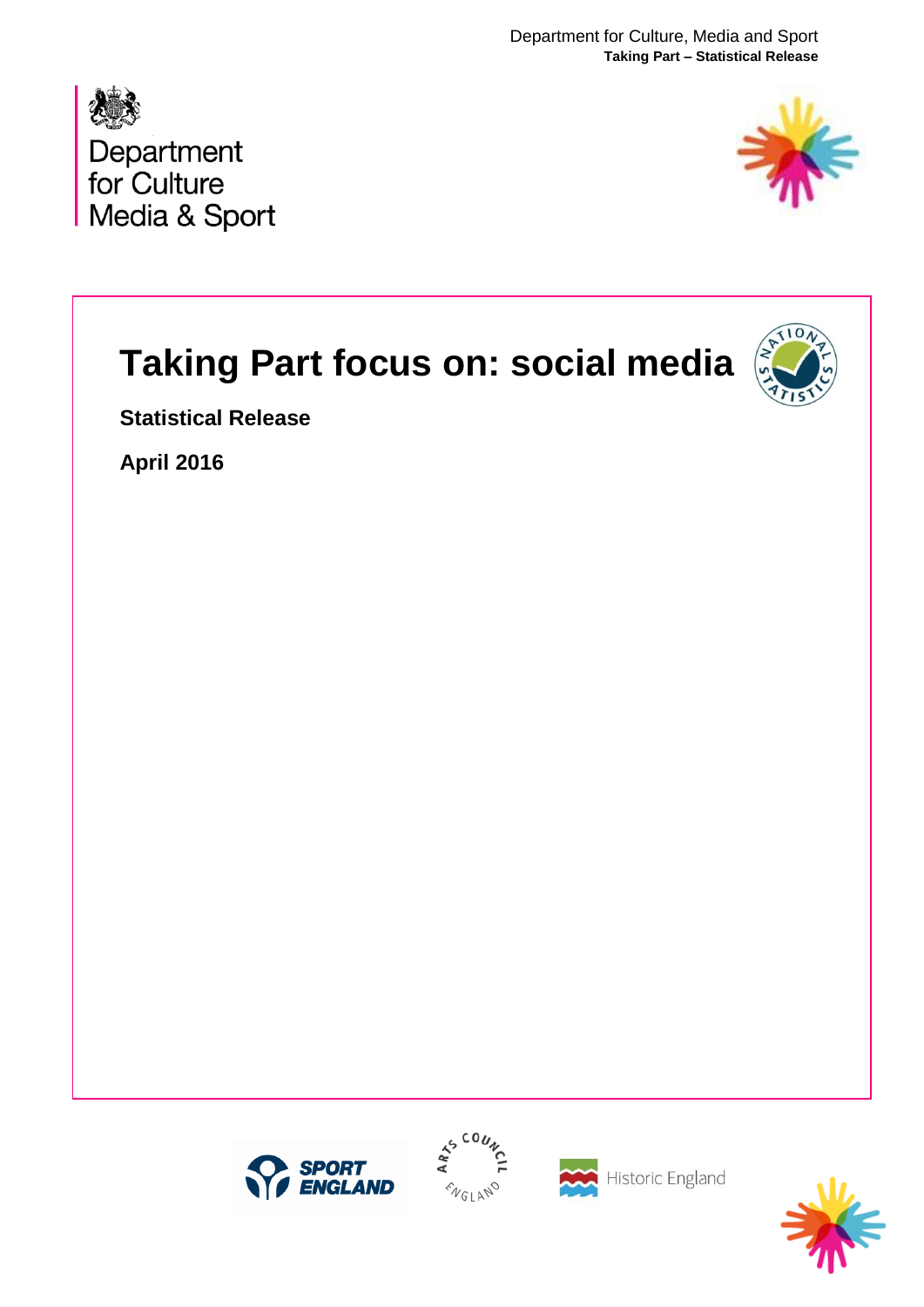### *Introduction*

### **This report**

This report is one in a series of three *Taking Part, focus on* reports, presenting findings of the Taking Part survey. Taking Part is a continuous face to face household survey of adults aged 16 years and over and children aged 5 to 15 years old in England.

The *Taking Part, focus on* reports looks at specific topics in more detail, with each report covering one of the following areas:

- 1) Cross-sector participation
- 2) Libraries
- 3) Social media users

This *Taking Part, focus on social media* report looks at people in England who use social media and their demographic characteristics. There is a growing interest in using social media data to understand the wider population, which cannot be done without knowing how representative users of social media are. These statistics help clarify how representative users of the most popular social media platforms are of the general population, and look at how social media usage differs between people participating in different cultural and sporting activities in England.

Alongside the *Taking Part, focus on* reports, a *Taking Part: longitudinal report* was also published on 28 April. This report focusses on data from people who have responded to the Taking Part survey three times. It looks how participation in and engagement with cultural and sporting activities changes over time at an individual level, as well as reasons for changes in participation.

### **Forthcoming statistical releases**

The next adult and child Taking Part releases will be published on Thursday 21 July 2016, and will present data covering the period April 2015 – March 2016. Adult releases of Taking Part are published every six months, in July and December. Child release of Taking Part are published once a year, in July.

Another series of *Taking Part, focus on* reports will be published in October 2016. Like the current report, each 'short story' in this series will look at a specific topic in more detail, providing more indepth analysis of Taking Part data than seen in the biannual adult or annual child report.

You can find out about upcoming releases in our Official Statistics Release Calendar [here](https://www.gov.uk/government/collections/statistics) or, if you would like further information on these releases or the Taking Part survey, please contact the Taking Part team on [TakingPart@culture.gov.uk.](mailto:TakingPart@culture.gov.uk)

### **Changes to Taking Part survey**

In March 2016 we published a [strategy](https://www.gov.uk/government/publications/taking-part-a-strategy-for-the-next-five-years) outlining proposed developments to the Taking Part survey over the next five years, which will ensure the survey is fit for the future and supports the evidence needs of DCMS sectors.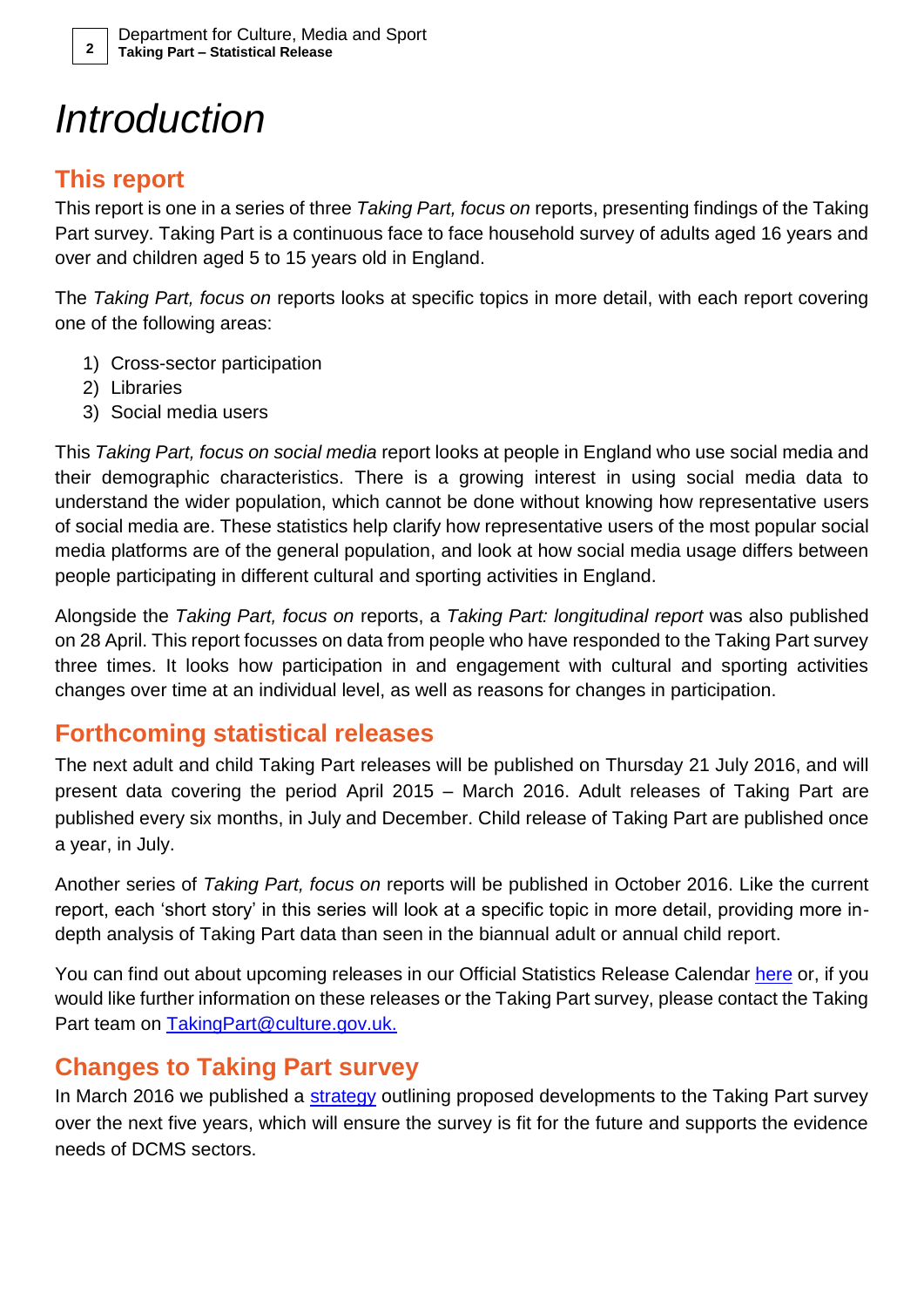### *Social media overview*

This *Taking Part, focus on* report looks at people in England who use social media and their demographic characteristics. There is a growing interest in using social media data to understand the wider population, which cannot be done without knowing how representative social media users are.

These statistics help clarify how representative users of the most



popular social media platforms are of the general population, and look at

how social media usage differs among people participating in different cultural and sporting activities in England. The accompanying *Taking Part, focus on: cross sector participation* report looks more closely at overlaps in participation among sectors.

Between April 2014 and March 2015, 70.4 per cent of adults in England had used social media in the past year, with Facebook,

YouTube and Twitter being the most popular platforms. Over two thirds of those who used social media did so at least once a day.

The order of popularity among the six most used social media platforms has remained unchanged since 2012/13 (when questions on social media were first asked in Taking Part). Facebook is the most commonly used platform: in 2014/15, 57.5 per cent of adults had used Facebook in the past year, up from 52.8 per cent in 2012/13.

**Younger people are over represented among social media users**  $22$ 

The most common reasons for using social media are to find out what's happening in the local area, and to share content and views on content.

This statistical release looks more closely at the characteristics of users of the six most popular social media platforms in England, as found by Taking Part: Facebook, YouTube, Twitter, LinkedIn, Instagram and Spotify. Social media users tend to be younger than the population of England in general. This is particularly true for Instagram, for which nearly half of their adult users in England are under the age of 24. Results also show that lesbian, gay and bisexual people are more than twice as likely to use some social media platforms as heterosexuals, while those with a limiting illness or disability are less likely to do so.

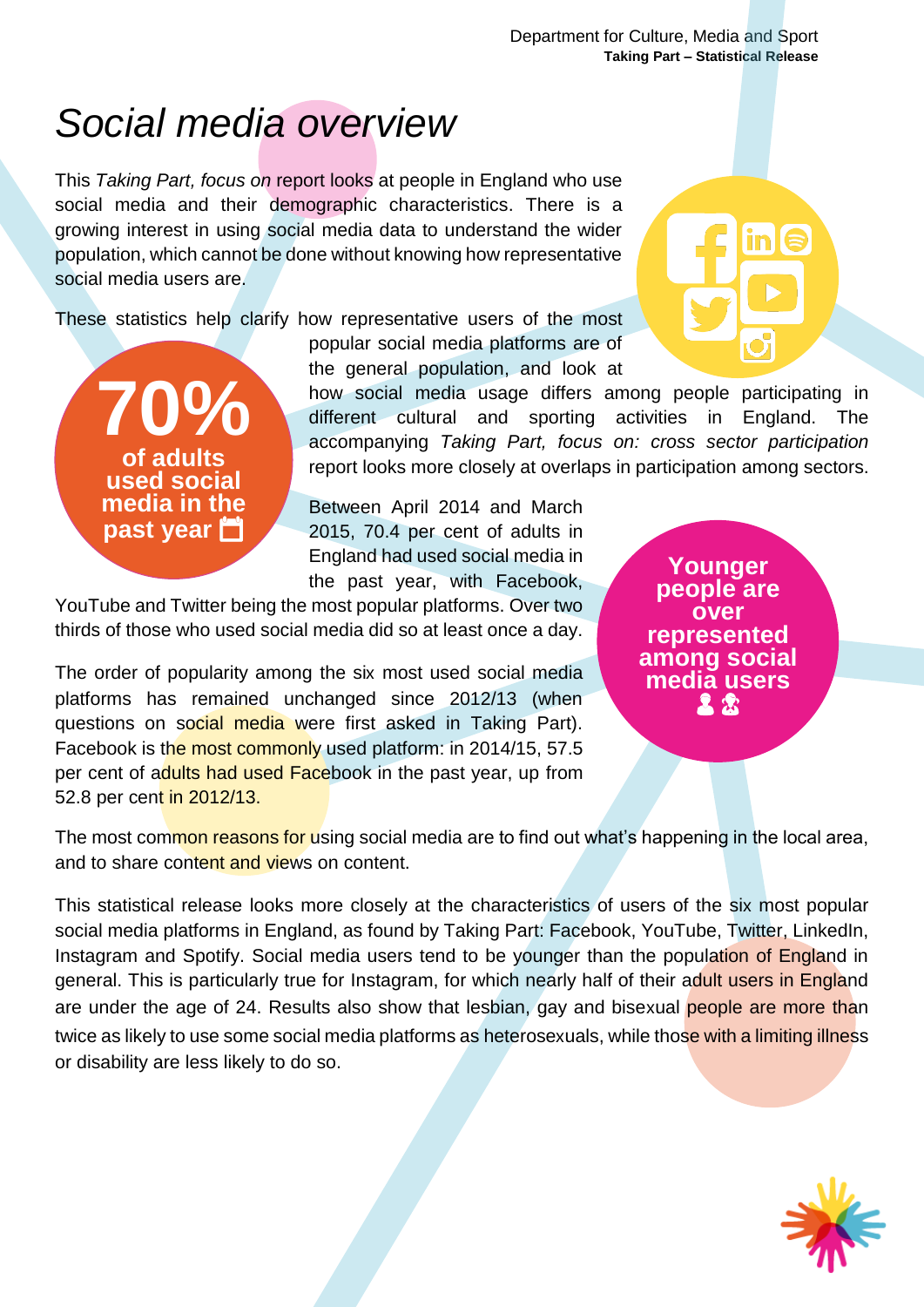## *Internet and social media usage*

[Statistics on general internet usage in Great Britain](http://www.ons.gov.uk/peoplepopulationandcommunity/householdcharacteristics/homeinternetandsocialmediausage/bulletins/internetaccesshouseholdsandindividuals/2015-08-06) are published by the Office for National Statistics. In 2015, 78 per cent of adults in Great Britain used the internet every day. Taking Part provides an additional source of information about how people in England use the internet and, in particular, the demographics of people who use social media and similar networking websites.

[Figure 1](#page-3-0) shows the most often used means of accessing the internet for adults in England in 2014/15, as found in Taking Part. A home computer is the most often used means for 48.0 per cent of adults, followed by a mobile device (such as a phone) by 34.8 per cent. Use of the internet at home on a computer is more common for older ager groups, while use of a mobile device is more common for younger age groups.

<span id="page-3-0"></span>*Figure 1: Most often used means of accessing the internet, for all adults (left) and by age (right), 2014/15*



#### *Notes:*

*(1) Confidence intervals range between ±0.6 and ±4.4.*

In 2014/15, 70.4 per cent of adults had used social media in the past year. [Figure 2](#page-3-1) shows the most common reasons for using social media in England. Among those who use social media, the most common use was to find out what is happening in the local area, which 41.0 per cent of adults did, followed by the sharing of content and views on content, which 29.0 per cent did.

#### <span id="page-3-1"></span>*Figure 2: Reasons for using social media, 2014/15*



#### *Notes:*

*(1) Confidence intervals, shown as error bars, range between ±0.5 and ±1.8.*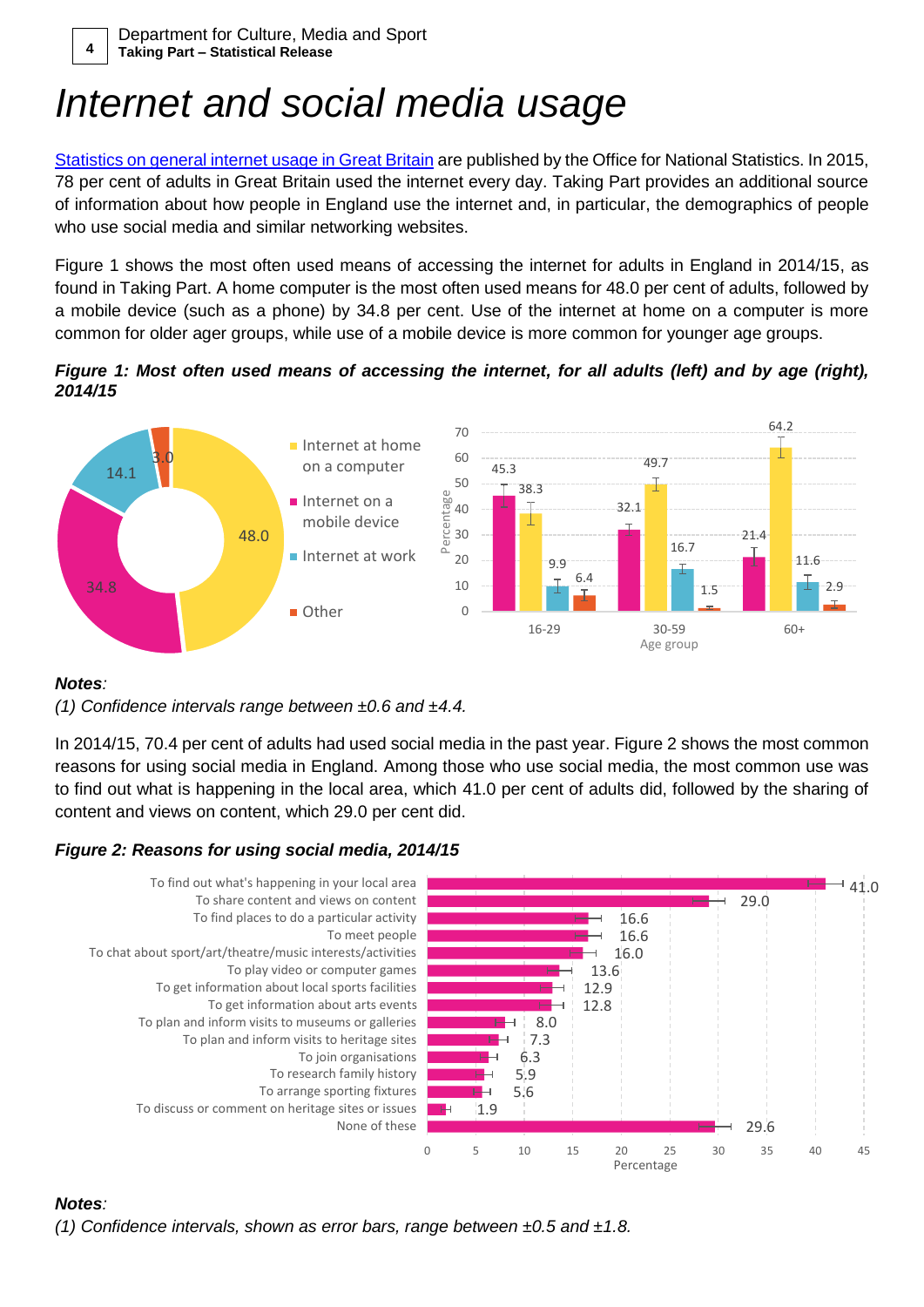Respondents are asked which social media platforms they have used in the last year (see Annex A). The most commonly used social media platform in England was the social networking platform Facebook, which was used by 57.5 per cent of adults in England, followed by YouTube and Twitter. This publication will focus on the six most commonly used social media platforms, discounting JustGiving (for which the primary purpose is fundraising with social aspects, rather than to facilitate networking or the sharing of content with peers).



<span id="page-4-0"></span>

#### *Notes:*

*(1) Confidence intervals, shown as error bars, range between ±0.1 and ±1.4.*

*(2) Data for 2012/13 is not available for all platforms as not all platforms were included in the 2012/13 survey question.*

*(3) "None of these" indicates the respondent selected no answer from the list of social media platforms (see Annex A*[: Technical details](#page-12-0)*), and did not state they used any other platform.*

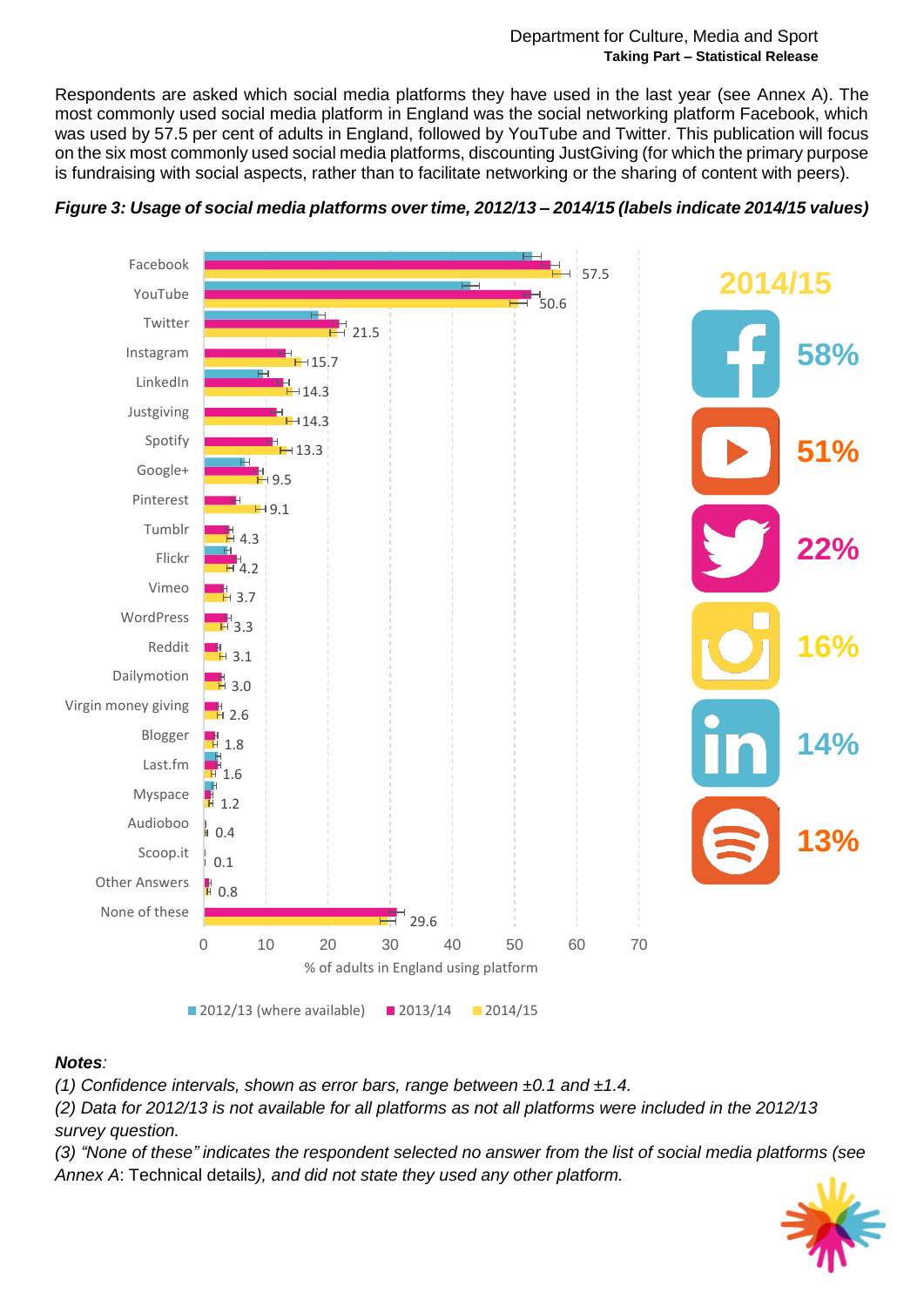Department for Culture, Media and Sport **6 Taking Part – Statistical Release**

[Figure 3](#page-4-0) shows that use of most social media platforms has increased over the last 3 years. The percentage of adults in England using no social media platform was 29.6 per cent in 2014/15, a similar proportion to in 2013/14. Instagram was the most popular photo-sharing social medium, used by 15.7 per cent of adults in 2014/15, while YouTube was the most popular video-sharing social medium, used by over half of all adults in England. The order of popularity among the six most used social media platforms has remained unchanged since 2012/13, when questions on social media were first asked in Taking Part.

**Over** 

**two thirds** 

**of adults in England** 

[Figure 4](#page-5-0) shows the frequency with which adults who use social media do so. 68.8 per cent of adults in England who use social media do so at least once a day, with over half of those accessing social media several times a day. Just over one in ten adults who use social media do so less frequently than once a week.

#### <span id="page-5-0"></span>*Figure 4: Frequency of social media use, 2014/15*



#### *Notes:*

*(1) Confidence intervals, shown as error bars, range between ±0.6 and ±1.7.*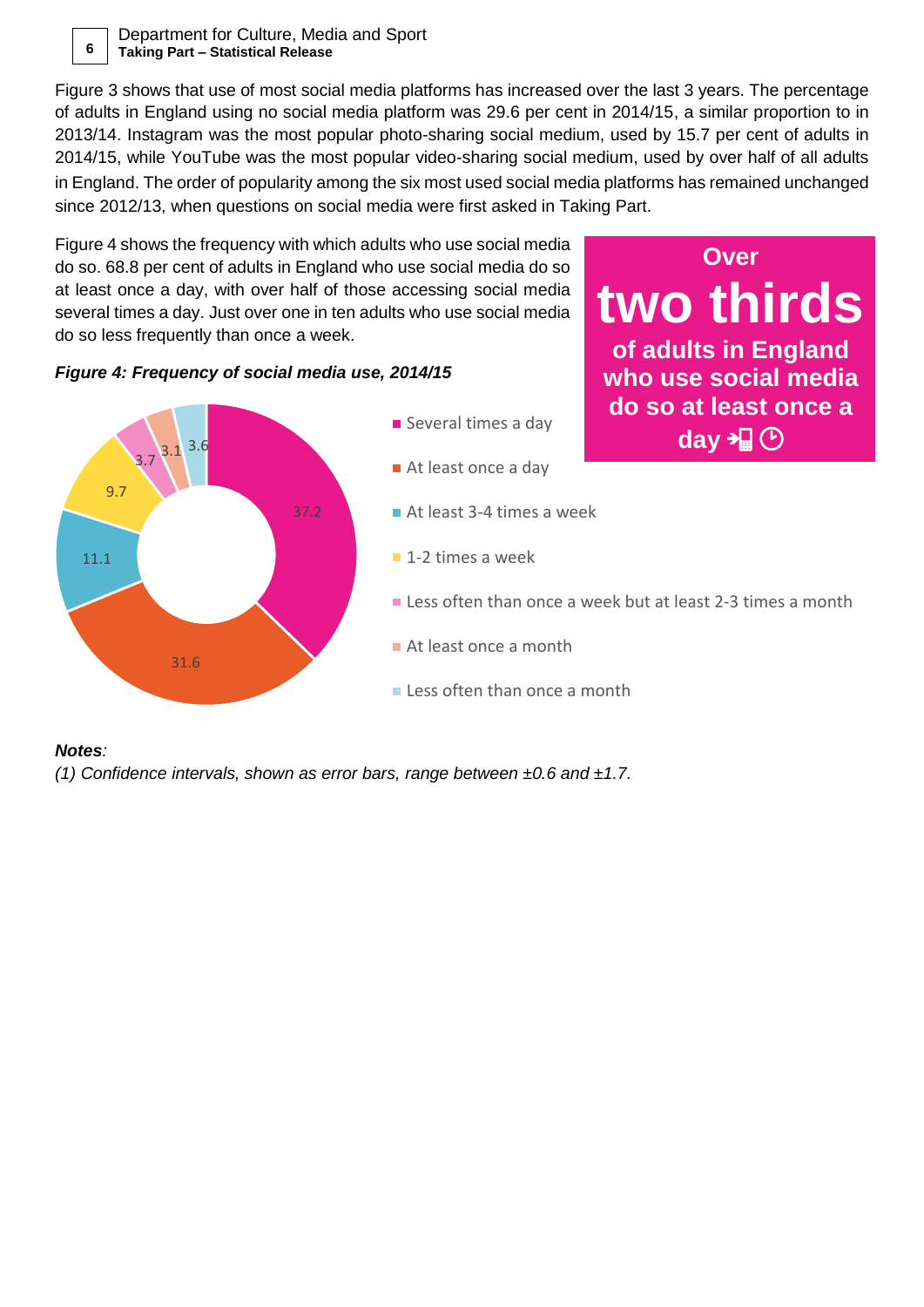# *Social media user demography*

This section of the report focusses on the demographics of the users of the six most popular social media platforms (as measured in Taking Part): **Facebook, [YouTube,](http://www.youtube.com/) [Twitter,](http://www.twitter.com/) [LinkedIn,](http://www.linkedin.com/) [Instagram](http://www.instagram.com/)** and [Spotify.](http://www.spotify.com/)

As shown in [Figure 5,](#page-6-0) the distribution of ages of social media users varies from that of the English population in general, and varies between platforms.

<span id="page-6-0"></span>*Figure 5: Age distribution of social media users by platform, 2014/15*

















#### *Notes:*

*(1) Confidence intervals, shown as error bars, range between ±0.2 and ±5.1.*

*(2) The age distribution of the population of all adults in England is shown in orange for comparison.*

*(3) indicates data are disclosive and are therefore not shown*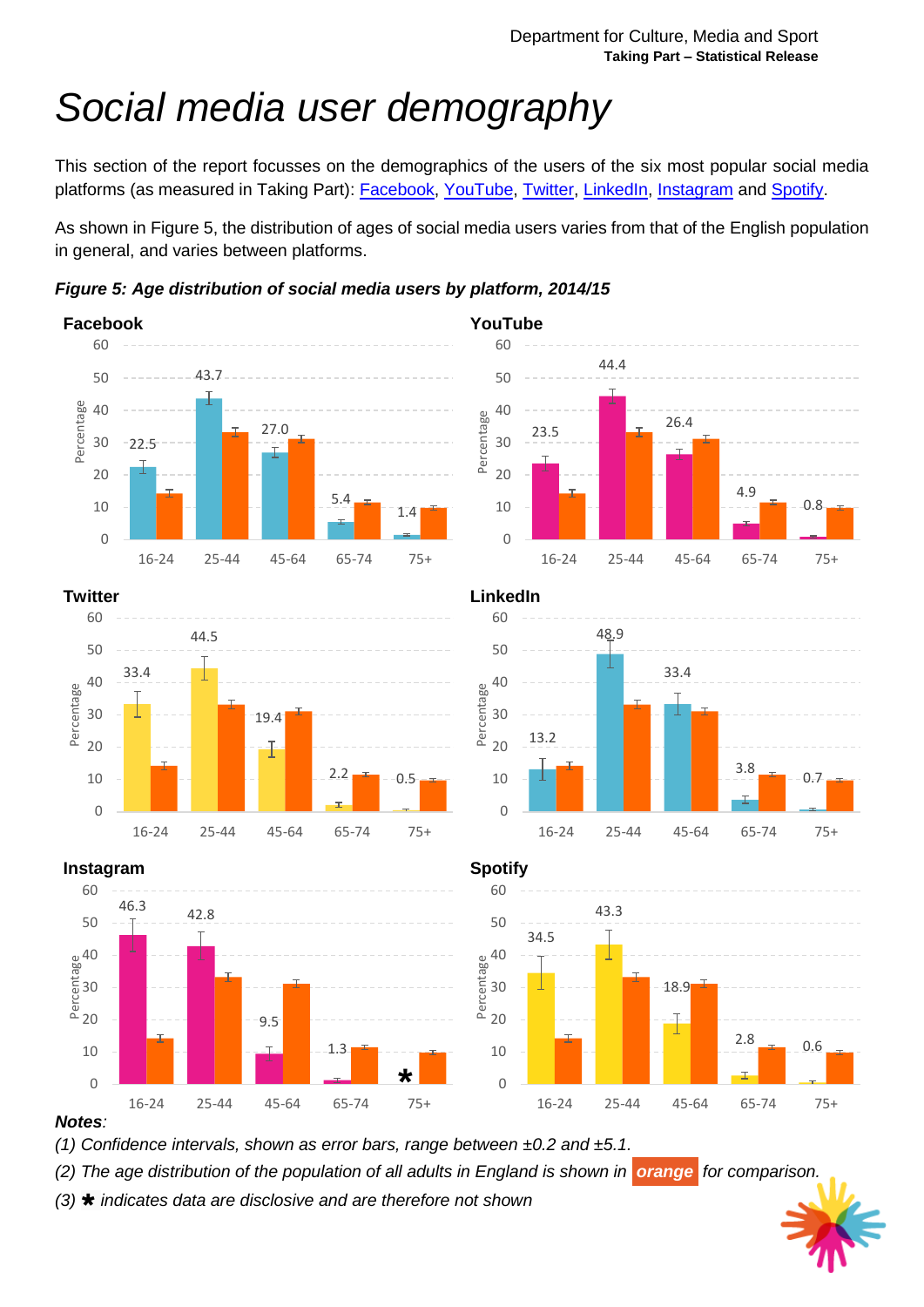Department for Culture, Media and Sport **8 Taking Part – Statistical Release**

For most platforms, the overall shape of the distribution reflects that of the population in general, peaking on the 25-44 year old group, but in each case, is more heavily weighted towards the youngest two age groups.

One exception to this is Instagram, where the youngest age group (16-24) contains the highest proportion. Across all platforms, younger people are over represented among users and older people are underrepresented.

Distributions of users by sex also vary depending on platform, as shown in [Figure 6.](#page-7-0) YouTube, Twitter, Spotify and LinkedIn have more users who are male, whereas Facebook and Instagram have more users who are female. The discrepancy is largest for LinkedIn, where 62.3 per cent of users are male, and Spotify, where 57.9 per cent of users are male.

#### **How does this compare?**

The [2011 census](https://www.ons.gov.uk/census/2011census) found that the adult population of England had slightly more females than males, with 48.7 per cent of the population male and 51.3 per cent of the population female.

<span id="page-7-0"></span>



#### *Notes:*

*(1) Confidence intervals, shown as error bars, range between ±0.2 and ±15.1.*

Distributions of user ethnicity, shown in [Figure 7,](#page-8-0) are fairly uniform across all social media platforms, with the percentage of non-white users varying between 10.6 for Spotify to 14.4 for LinkedIn. For comparison, 13.0 per cent of the adult population of England are not white according to the [2011 census.](https://www.ons.gov.uk/census/2011census)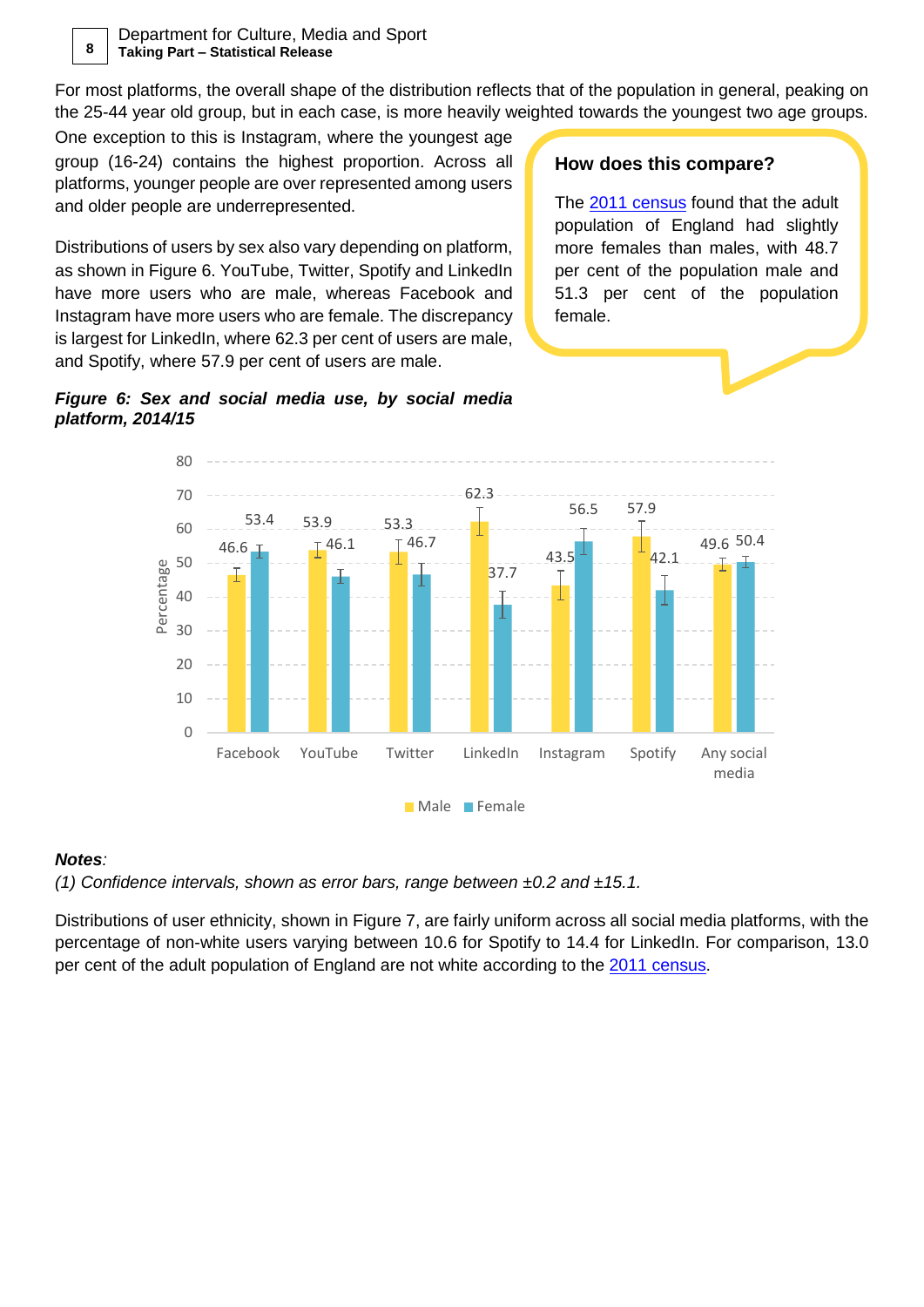

#### <span id="page-8-0"></span>*Figure 7: Ethnicity and social media use, by social media platform, 2014/15*

#### *Notes:*

*(1) Confidence intervals, shown as error bars, range between ±1.3 and ±3.3.*

For each social media platform, with the exception of Instagram, the majority of users belong to the upper socioeconomic group. The distribution varies across platforms, as shown in [Figure 8.](#page-8-1) For the upper socioeconomic group, the proportion of users ranges from 48.8 per cent for Instagram to 81.6 per cent for LinkedIn. This latter result is likely because the upper socioeconomic group includes all people who are in managerial, technical or professional occupations, and LinkedIn is primarily a professional networking site.

Conversely the percentage of users per platform in the lower economic social group ranges from 10.4 per cent for LinkedIn to 31.0 per cent for Facebook. Adults not included in either socioeconomic group include students; this might be why the largest percentage missing from [Figure 8](#page-8-1) is for Instagram (27.7 per cent), where the majority of users are young people.

<span id="page-8-1"></span>





#### *Notes: (1) Confidence intervals, shown as error bars, range between ±1.8 and ±4.7.*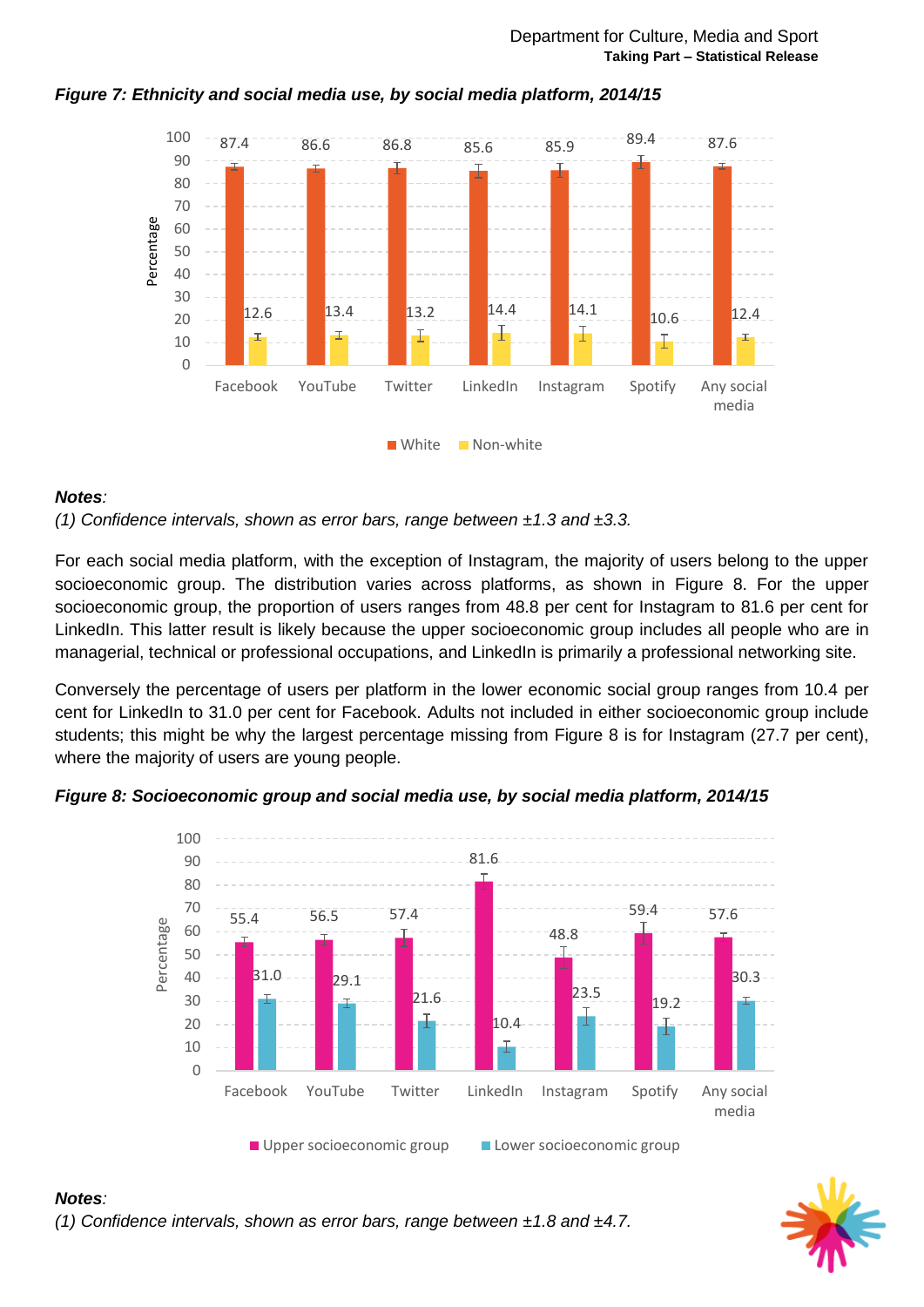# *Prevalence of social media use in minority groups*

This section looks at the prevalence of social media use among those in minority sexual identities versus heterosexuals and those who are disabled or have a long term illness versus those with no such condition.

**Lesbian, gay and bise**x**ual people were more than twice as likely to use Twitter, Instagram and Spotify as heterose**x**uals. 44 44 44** 

[Figure 9](#page-9-0) shows the percentage of adults in England using each platform by sexuality. Those identifying as Lesbian, Gay or Bisexual have been grouped together because the number of respondents in individual minority sexuality groups would be too small for meaningful analysis to be conducted.

A greater percentage of Lesbian, Gay and Bisexual (LGB) people use each platform than heterosexuals, indicating LGB people are more likely to use social media in general. The percentage of LGB people using each platform varied between 25.2 percent for

LinkedIn to 76.8 per cent for Facebook, while for heterosexuals it varied between 13.0 per cent for Spotify to 57.3 per cent for Facebook.

The proportion of LGB people using Spotify, Instagram and Twitter is over twice that for heterosexuals. These results may be because a greater percentage of younger people identify as LGB in the Taking Part survey: 3.0 per cent of 16-29 year olds identify as LGB, versus 1.3 per cent of 30-59 year olds. Small sample sizes prevent further analysis considering both sexuality and age group.



<span id="page-9-0"></span>

#### *Notes:*

*(1) Confidence intervals, shown as error bars, range between ±1.0 and ±12.8.*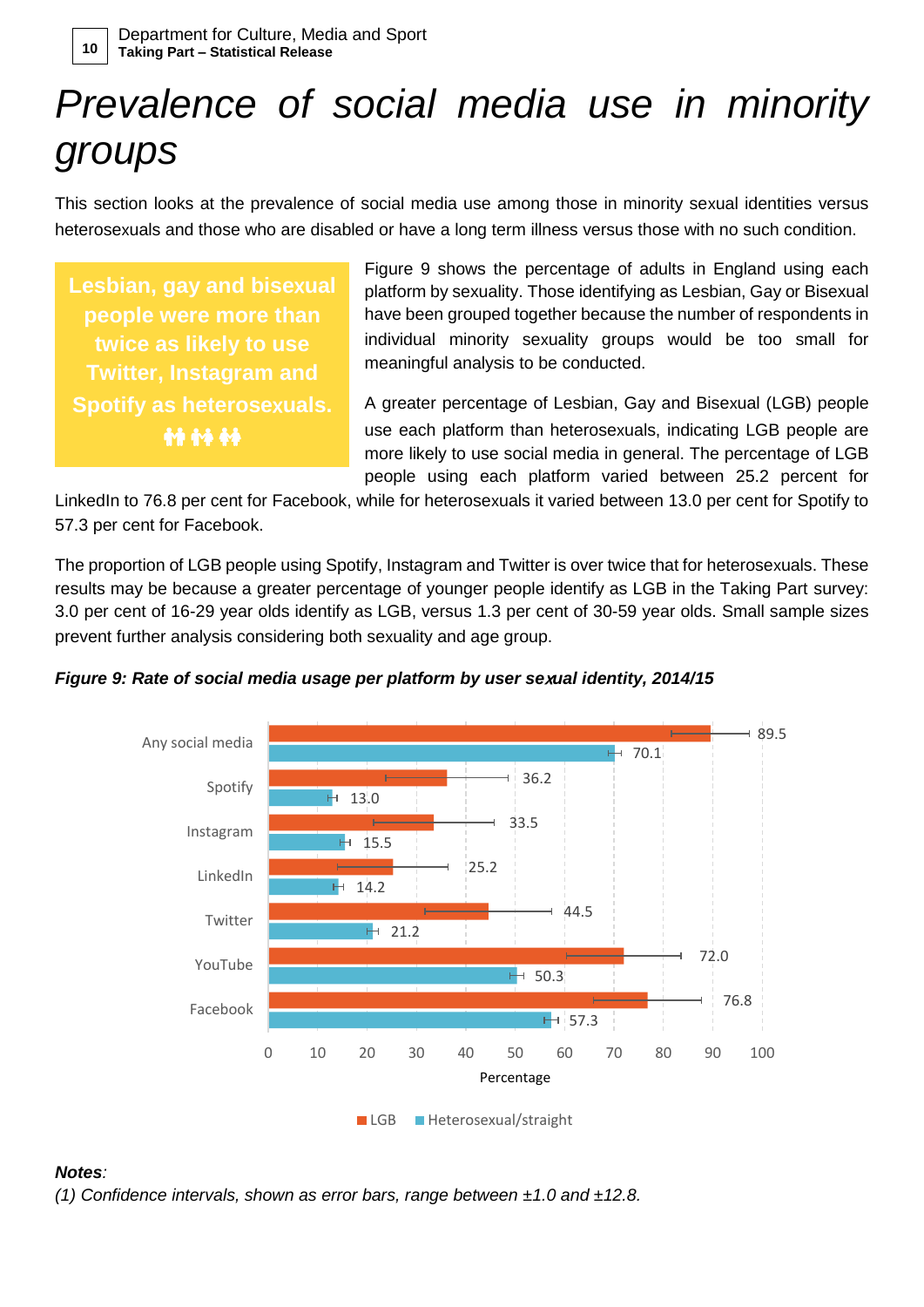Rate of social media usage similarly differs between those who have and do not have a long standing illness or disability. This is shown in [Figure 10.](#page-10-0)

Those with a long standing illness or disability are less likely to be users of each social media platform than those who do not have a longstanding illness or disability. This may be because those who have a longstanding illness or disability tend to be older, and older people are less likely to use social media; 19.6 per cent of those without a long standing illness or disability are aged 60 or older, versus 48.1 per cent for those with a long standing illness or disability.



<span id="page-10-0"></span>

#### *Notes:*

*(1) Confidence intervals, shown as error bars, range between ±1.2 and ±2.2.*

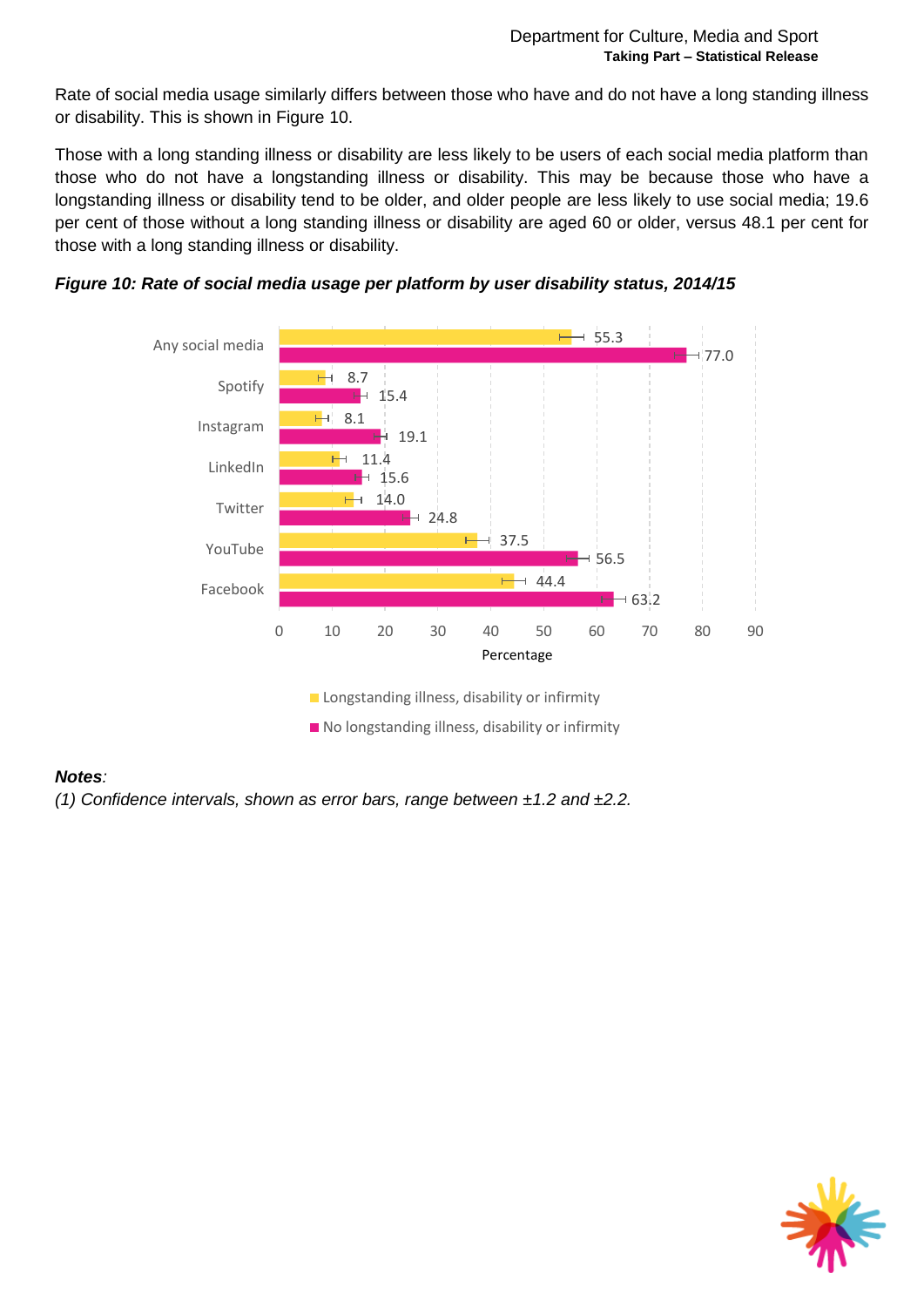### *Social media and cultural and sports participation*

This section looks at the usage of social media platforms by those who participate in cultural and sporting sectors. These sectors are defined as Museums, Heritage, Libraries (those who have visited a museum, heritage site or library in the past 12 months, respectively), Arts (those who have participated in/attended the arts in the last 12 months), and Sport (those who have participated in a sport in the last four weeks).

Figure 11 shows the proportion of people who participate in each sector who use each platform. There is some variation in the usage of different social media platforms across the different participation groups.

#### **Facebook YouTube**  $61.9 - -62.1 - -62.0 - -62.9 - -7$ 57.5  $\Omega$  $1<sub>0</sub>$ 20 30 40 50 60 70  $80$ Museums Heritage Libraries Arts Sports All Percentage



*Figure 11: Use of each social media platform by participation group, 2014/15*



### $\frac{56.5}{7}$  54.4 52.3 54.7 60.1 50.6  $\Omega$  $20$ 40 60 Museums Heritage Libraries Arts Sports All Percentage





#### **Instagram Spotify**





#### *Notes:*

*(1) Confidence intervals, shown as error bars, range between ±1.0 and ±2.7.*

In almost all cases, those who participated in one of the above sectors were more likely to use each social media platform than the population of adults in England in general. Of all the participation groups, those who have visited a library in the past year are least likely to use each social media platform, barring Facebook, for which use is approximately equivalent with other participation groups. Usage of each social media platform tends to be higher among those who have visited a museum or participated in sports.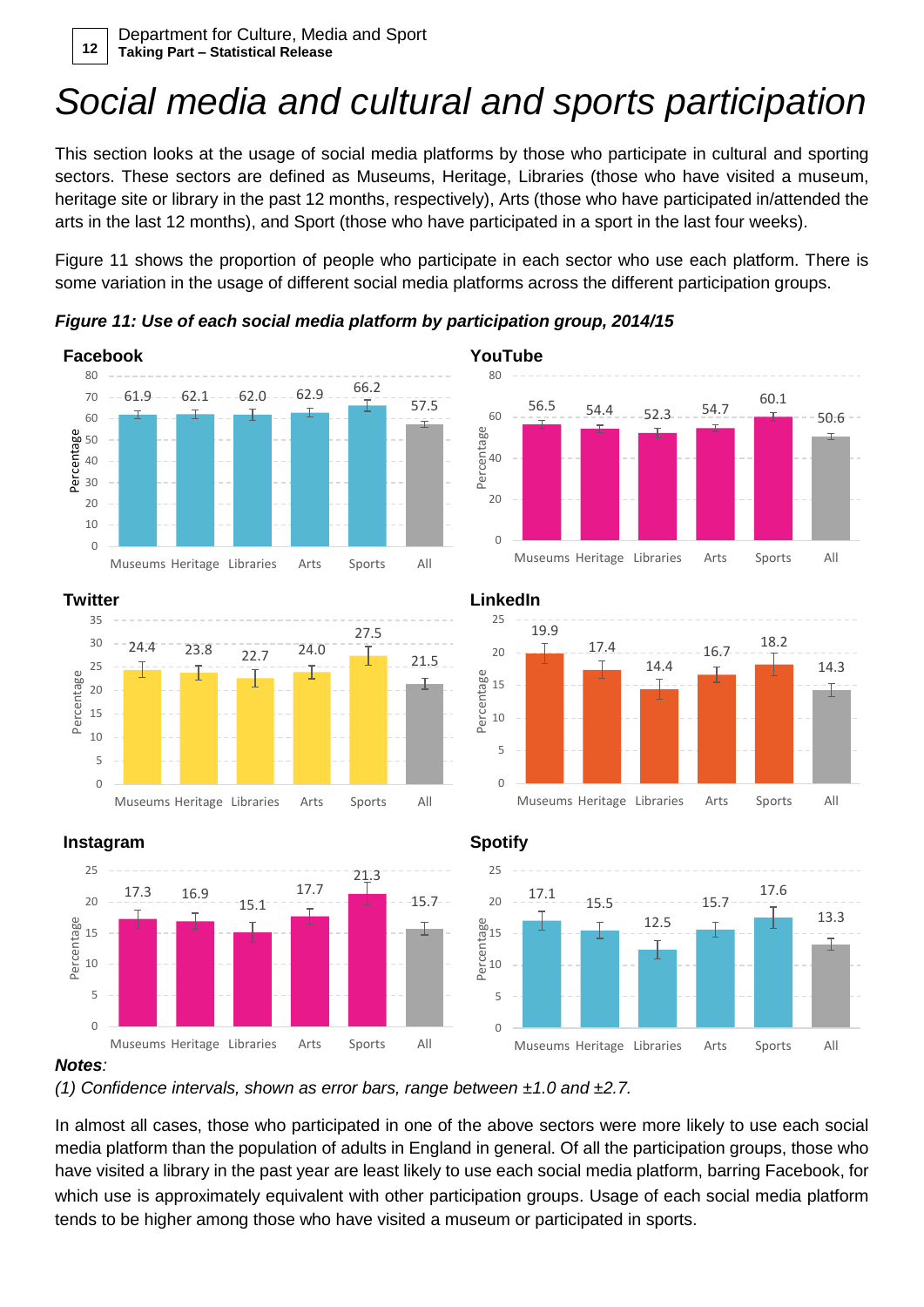### <span id="page-12-0"></span>*Anne*<sup>x</sup> *A: Technical details*

1. Respondents are asked "In the last 12 months, have you accessed any of the following social networking sites or applications?" and are presented with a list of social media platforms.

DCMS reviews the social media platforms asked about when it reviews the Taking Part questionnaire on an annual basis and, consequently, new social media platforms have been included in the 2015/16 and 2016/17 surveys.

2. The lists of social media platforms asked about in each year of the Taking Part survey is shown below in [Table A1.](#page-12-1)

|                         | 2013/13      | 2013/14      | 2014/15      | 2015/16      | 2016/17      |
|-------------------------|--------------|--------------|--------------|--------------|--------------|
| <b>Audioboo</b>         |              | $\checkmark$ | $\checkmark$ | $\checkmark$ | $\checkmark$ |
| <b>Bebo</b>             | $\checkmark$ |              |              |              |              |
| <b>Blogger</b>          |              | $\checkmark$ | $\checkmark$ | $\checkmark$ | $\checkmark$ |
| <b>Dailymotion</b>      |              | $\checkmark$ | $\checkmark$ | $\checkmark$ | $\checkmark$ |
| <b>Deviant Art</b>      |              |              |              |              | $\checkmark$ |
| <b>Facebook</b>         | $\checkmark$ | $\checkmark$ | $\checkmark$ | $\checkmark$ | $\checkmark$ |
| <b>Flickr</b>           | $\checkmark$ | $\checkmark$ | $\checkmark$ | $\checkmark$ | $\checkmark$ |
| Foursquare/Swarm        |              |              |              |              | $\checkmark$ |
| <b>Friends Reunited</b> | $\checkmark$ |              |              |              |              |
| Google+                 | $\checkmark$ | $\checkmark$ | $\checkmark$ | $\checkmark$ | $\checkmark$ |
| Instagram               |              | $\checkmark$ | $\checkmark$ | $\checkmark$ | $\checkmark$ |
| <b>Justgiving</b>       |              | $\checkmark$ | $\checkmark$ | $\checkmark$ | $\checkmark$ |
| Last.fm                 | $\checkmark$ | $\checkmark$ | $\checkmark$ | $\checkmark$ | $\checkmark$ |
| LinkedIn                | $\checkmark$ | $\checkmark$ | $\checkmark$ | $\checkmark$ | $\checkmark$ |
| LiveJournal             |              |              |              |              | $\checkmark$ |
| <b>MSN</b>              |              |              |              |              | $\checkmark$ |
| <b>Myspace</b>          | $\checkmark$ | $\checkmark$ | $\checkmark$ | $\checkmark$ | $\checkmark$ |
| <b>Pinterest</b>        |              | $\checkmark$ | $\checkmark$ | $\checkmark$ | $\checkmark$ |
| <b>Reddit</b>           |              | $\checkmark$ | $\checkmark$ | $\checkmark$ | $\checkmark$ |
| Scoop.it                |              | $\checkmark$ | $\checkmark$ | $\checkmark$ | $\checkmark$ |
| <b>Snachat</b>          |              |              |              |              | $\checkmark$ |
| <b>Soundcloud</b>       |              |              |              |              | $\checkmark$ |
| <b>Spotify</b>          |              | $\checkmark$ | $\checkmark$ | $\checkmark$ | $\checkmark$ |
| <b>Stumbleupon</b>      |              |              |              |              | $\checkmark$ |
| <b>Tumblr</b>           |              | $\checkmark$ | $\checkmark$ | $\checkmark$ | $\checkmark$ |
| <b>Twitter</b>          | $\checkmark$ | $\checkmark$ | $\checkmark$ | $\checkmark$ | $\checkmark$ |
| <b>Vimeo</b>            |              | $\checkmark$ | $\checkmark$ | $\checkmark$ | $\checkmark$ |
| <b>Vine</b>             |              |              |              |              | $\checkmark$ |
| Virgin money giving     |              | $\checkmark$ | $\checkmark$ | $\checkmark$ | $\checkmark$ |
| <b>WhatsApp</b>         |              |              |              |              | $\checkmark$ |
| <b>WordPress</b>        |              | $\checkmark$ | $\checkmark$ | $\checkmark$ | $\checkmark$ |
| YouTube                 | $\checkmark$ | $\checkmark$ | $\checkmark$ | $\checkmark$ | $\checkmark$ |

<span id="page-12-1"></span>*Table A1: Social media platforms asked about in Taking Part by year*

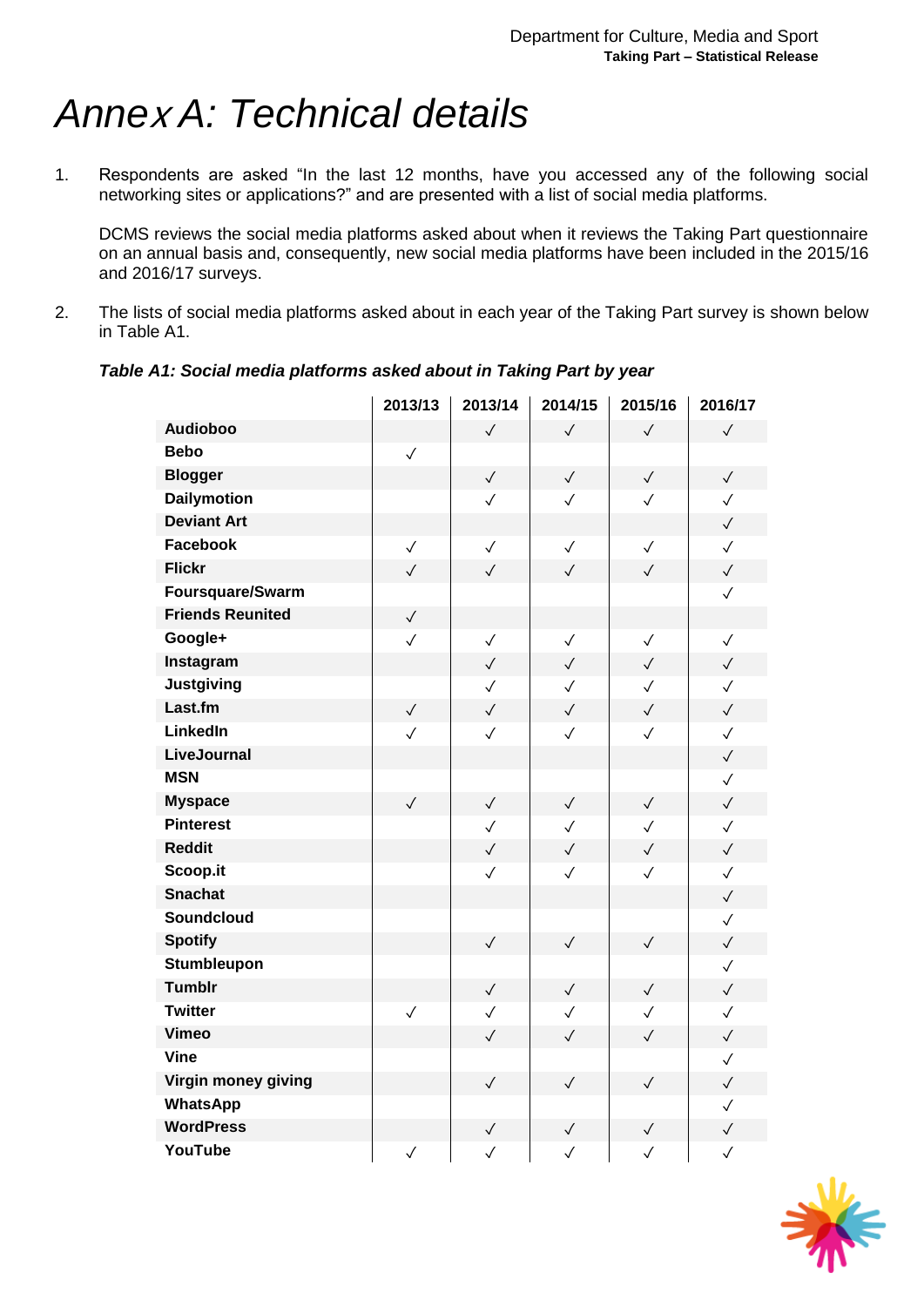### *Anne*<sup>x</sup> *B: Further details*

- 1. The Taking Part survey is commissioned by the Department for Culture, Media and Sport (DCMS) and its partner Arm's Length Bodies (ALBs). For 2011 to 2016 these are Arts Council England, Historic England and Sport England.
- 2. Taking Part is a National Statistics output and as such has been produced to the high professional standards set out in the Code of Practice for Official Statistics. National Statistics undergo regular quality assurance reviews to ensure they meet customer needs and are produced free from any political interference. See the [Statistics Authority code of practice](http://www.statisticsauthority.gov.uk/assessment/code-of-practice/code-of-practice-for-official-statistics.pdf) for more information.

The UK Statistics Authority has designated these statistics as National Statistics, in accordance with the Statistics and Registration Service Act 2007 and signifying compliance with the Code of Practice for Official Statistics.

Designation can be broadly interpreted to mean that the statistics:

- meet identified user needs;
- are well explained and readily accessible;
- are produced according to sound methods; and
- are managed impartially and objectively in the public interest.

Once statistics have been designated as National Statistics it is a statutory requirement that the Code of Practice shall continue to be observed. See the [UK Statistics Authority assessment](https://www.gov.uk/government/publications/uk-statistics-authority-assessment) for more information.

- 3. The latest results presented here are based on interviews issued between April 2014 and March 2015. The total sample size for this period is 9,817.
- 4. Statistical significance tests have been run at the 95% level. A significant increase at the 95% level means that there is less than 5% (1 in 20) chance that the difference observed within the sampled respondents was not also observed in the English population as a whole.
- 5. For more information see the [Taking Part survey](https://www.gov.uk/government/organisations/department-for-culture-media-sport/series/taking-part) webpages, including previous publications. Versions of the [questionnaires](https://www.gov.uk/government/publications/questionnaires) from all years of the survey are also available.
- 6. The fieldwork for the survey has been conducted by TNS-BMRB. For more information, see [http://www.tns-bmrb.co.uk.](http://www.tns-bmrb.co.uk/)
- 7. The series of reports has been produced by Helen Miller-Bakewell, Wilmah Deda, Becky Woods and Niall Goulding (DCMS). Acknowledgement goes to colleagues within DCMS, Sport England, Historic England, Arts Council England and TNS-BMRB for their assistance with the production and quality assurance of this release.
- 8. The responsible statistician for this release is Helen Miller-Bakewell. For enquiries on this release, please contact Helen on 0207 211 6355.
- 9. For general enquiries telephone: 0207 211 6200 or email [enquiries@culture.gov.uk.](mailto:enquiries@culture.gov.uk)
- 10. To be kept informed about Taking Part publications and user events, please sign up to the Taking Part online newsletter [here.](http://culture.us5.list-manage.com/subscribe?u=75369368ec98d5e713dae3779&id=f8b0e8d3ba) You can follow us on Twitter [@DCMSInsight.](http://www.twitter.com/dcmsinsight)